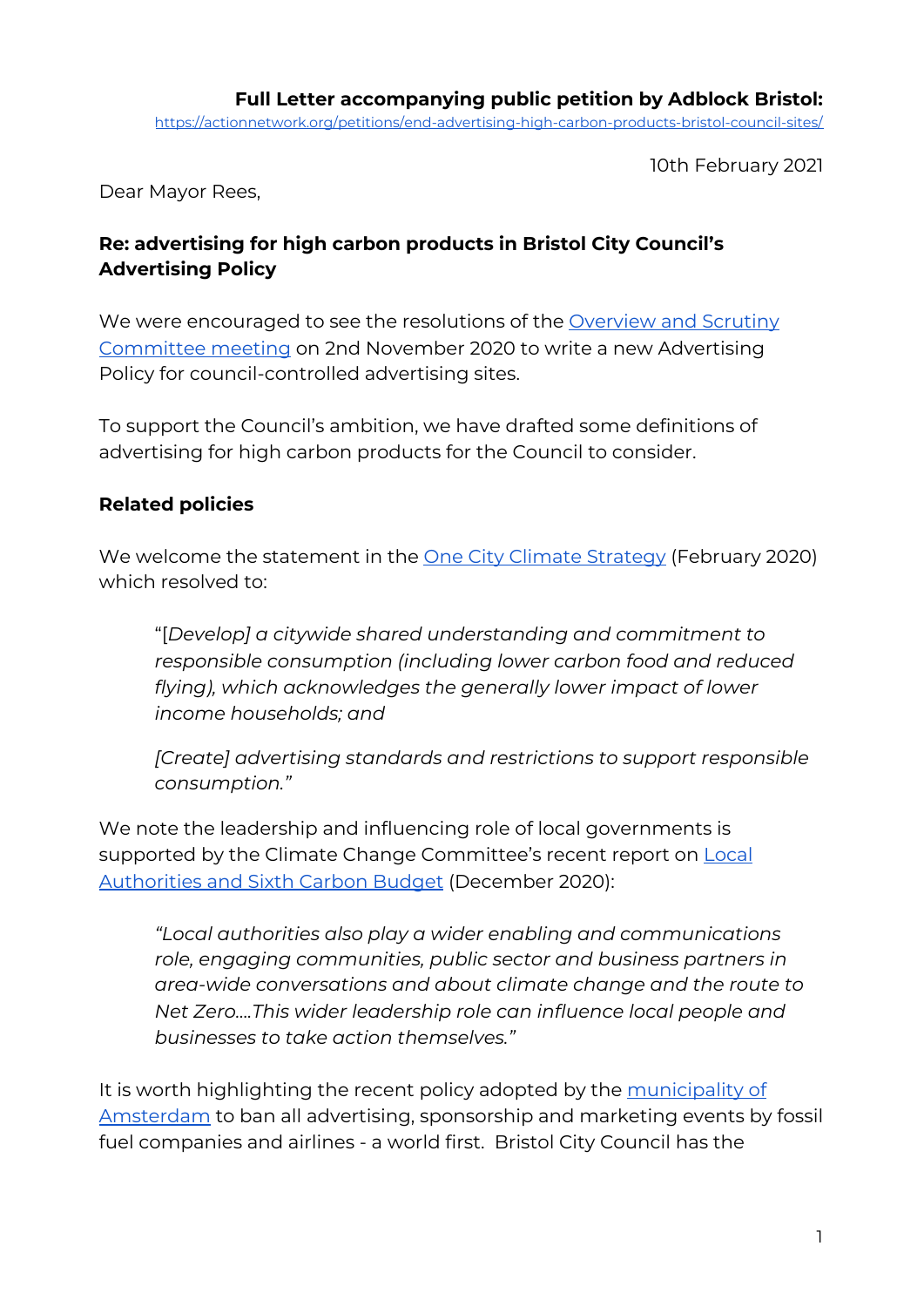opportunity to show progressive national leadership on this issue by becoming the UK's first city to take similar steps.

In order to achieve these policy ambitions, we recommend the following definitions of 'advertising for high carbon products' that should be covered in the list of exclusions in the Council's new Advertising Policy.

We emphasise that ending *advertising* of a product is not the same as banning the product itself. A comparable example is tobacco advertising, which was finally prohibited in 2003 after decades of public health campaigning.

We recommend that Bristol Council's advertising exclusions should cover:

| Category:                                                                                                                                                                                                                                              | <b>Notes:</b>                                                                                                                                                                                                                                                                    |
|--------------------------------------------------------------------------------------------------------------------------------------------------------------------------------------------------------------------------------------------------------|----------------------------------------------------------------------------------------------------------------------------------------------------------------------------------------------------------------------------------------------------------------------------------|
| Airlines and airports: all advertising<br>by airports and airlines which might<br>reasonably be deemed to promote<br>more flying                                                                                                                       | There are no low carbon options<br>for commercial air travel available<br>currently or for the foreseeable<br>future, so air travel per se should<br>be treated as high carbon <sup>1</sup> .                                                                                    |
| <b>Advertising by fossil fuel</b><br><b>companies:</b> We define fossil fuel<br>companies as firms that have over<br>80% of their investments in coal, oil<br>and gas. Carbon Underground 200<br>provides a useful methodology for<br>this definition. |                                                                                                                                                                                                                                                                                  |
| <b>Cars:</b> exclude all advertising and<br>promotions for petrol, diesel and<br>hybrid vehicles and Plug-In Hybrid<br>Electric Vehicles (PHEV)                                                                                                        | <b>Advertising for Battery Electric</b><br>Vehicles (BEV) as distinct from<br>PHEV could still be permitted,<br>and in principle hydrogen fuelled<br>vehicles. PHEVs have been shown<br>not to yield meaningful emissions<br>savings over conventional<br>vehicles. <sup>2</sup> |

<sup>&</sup>lt;sup>1</sup> "Zero-carbon aviation is highly unlikely to be feasible by 2050", Climate Change Committee (2019), Letter: International aviation and shipping and net zero, <https://www.theccc.org.uk/publication/letter-international-aviation-and-shipping/>

<sup>2</sup> Transport & Environment (2020), A new Dieselgate in the making, [https://www.transportenvironment.org/sites/te/files/publications/2020\\_11\\_Plug-in\\_hybrids\\_re](https://www.transportenvironment.org/sites/te/files/publications/2020_11_Plug-in_hybrids_report_final.pdf)

[port\\_final.pdf](https://www.transportenvironment.org/sites/te/files/publications/2020_11_Plug-in_hybrids_report_final.pdf)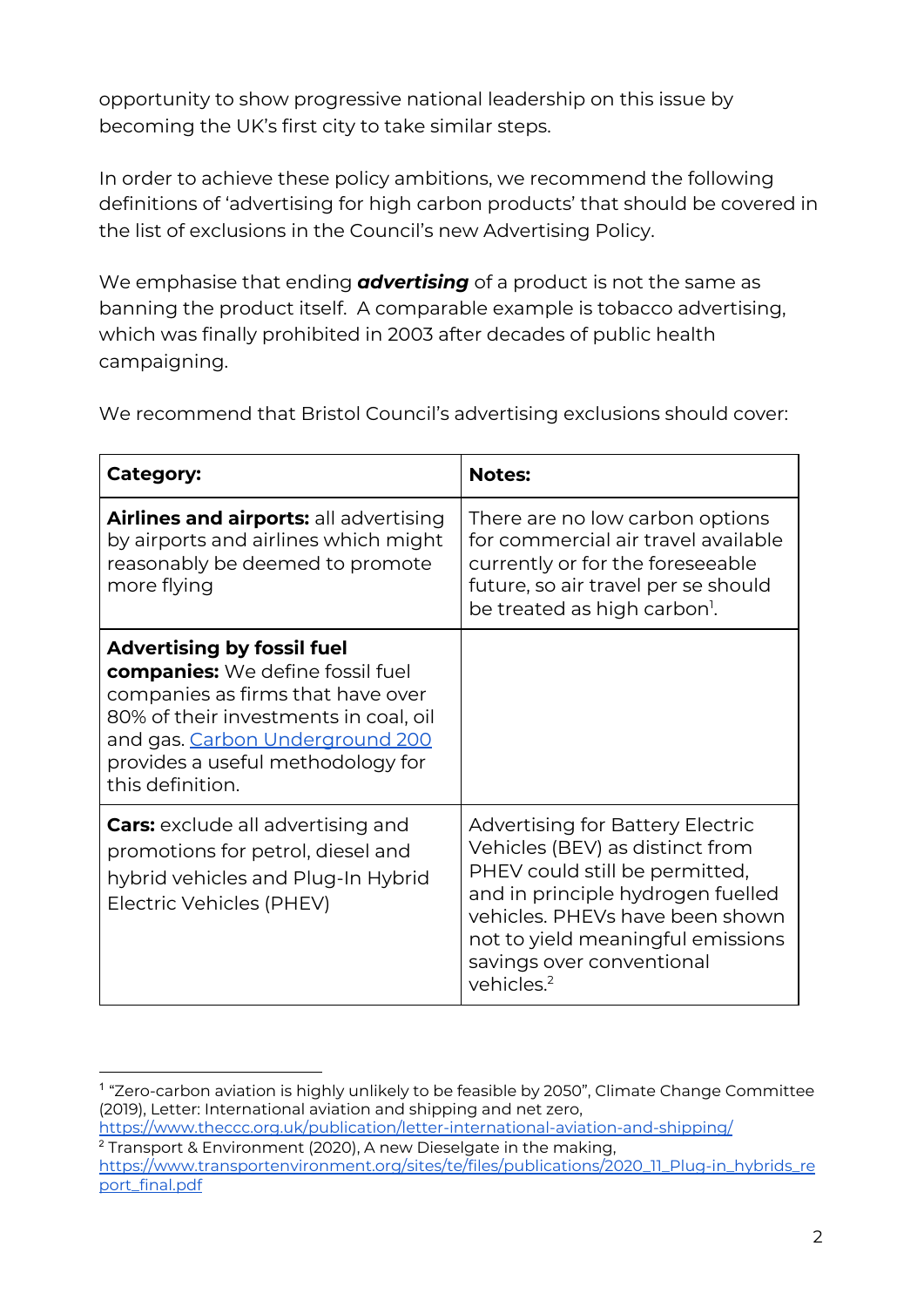# **Questions**

### **Should a fossil fuel company be allowed to advertise its 'green', 'sustainable' or 'best in class' products?**

No. The advertising ban must prevent companies such as Shell, Esso and BP from using advertising to appear greener than they actually are. Any advertising by a company whose principal product is fossil fuels, even if the advert is focused on a minor activity of the company, will effectively promote the whole company. Fossil fuel companies disproportionately feature their renewable products in their advertising compared to their actual renewables investments. BP's advertising, for example, was the subject of a recent complaint by ClientEarth to the UK's National Contact Point under the OECD Guidelines for Multinational Enterprises.

[https://www.clientearth.org/latest/press-office/press/bp-greenwashing-compl](https://www.clientearth.org/latest/press-office/press/bp-greenwashing-complaint-sets-precedent-for-action-on-misleading-ad-campaigns/) [aint-sets-precedent-for-action-on-misleading-ad-campaigns/](https://www.clientearth.org/latest/press-office/press/bp-greenwashing-complaint-sets-precedent-for-action-on-misleading-ad-campaigns/)

The Advertising Standards Authority in the UK recently ruled against Shell for making misleading green claims in their advertising (January 2020) <https://www.asa.org.uk/rulings/shell-uk-ltd-g20-1049869-shell-uk-ltd.html>

### **Should 'high carbon' be defined in absolute terms rather than designating certain industries as 'high carbon'?**

Yes it could be defined in this way. For example, the Council could define high carbon transport (cars, flights, etc), by its carbon intensity per passenger kilometre (gCO2e/pkm) and energy products by carbon intensity per quantity of usable energy generated (gCO2e/kWh). Or the Council could define a single metric to apply to any product being advertised, e.g. carbon intensity per retail value of the product or service (gCO2e/retail£).

## **Advantages of this approach:**

- A quantitative metric approach to adverts could encourage industries to produce lower carbon products, in the same way that the UK sugar tax encouraged the soft drinks industry to reformulate its products.
- A more fine-grained measure that would allow a sliding scale of regulation rather than a simple binary of allowing or disallowing adverts. For example, advertising for very high carbon products could be banned, while advertising for moderately high carbon products could be required to display a climate change [warning.](https://www.action.clientearth.org/fossil-fuel-company-adverts-must-display-climate-change-warnings) It would also